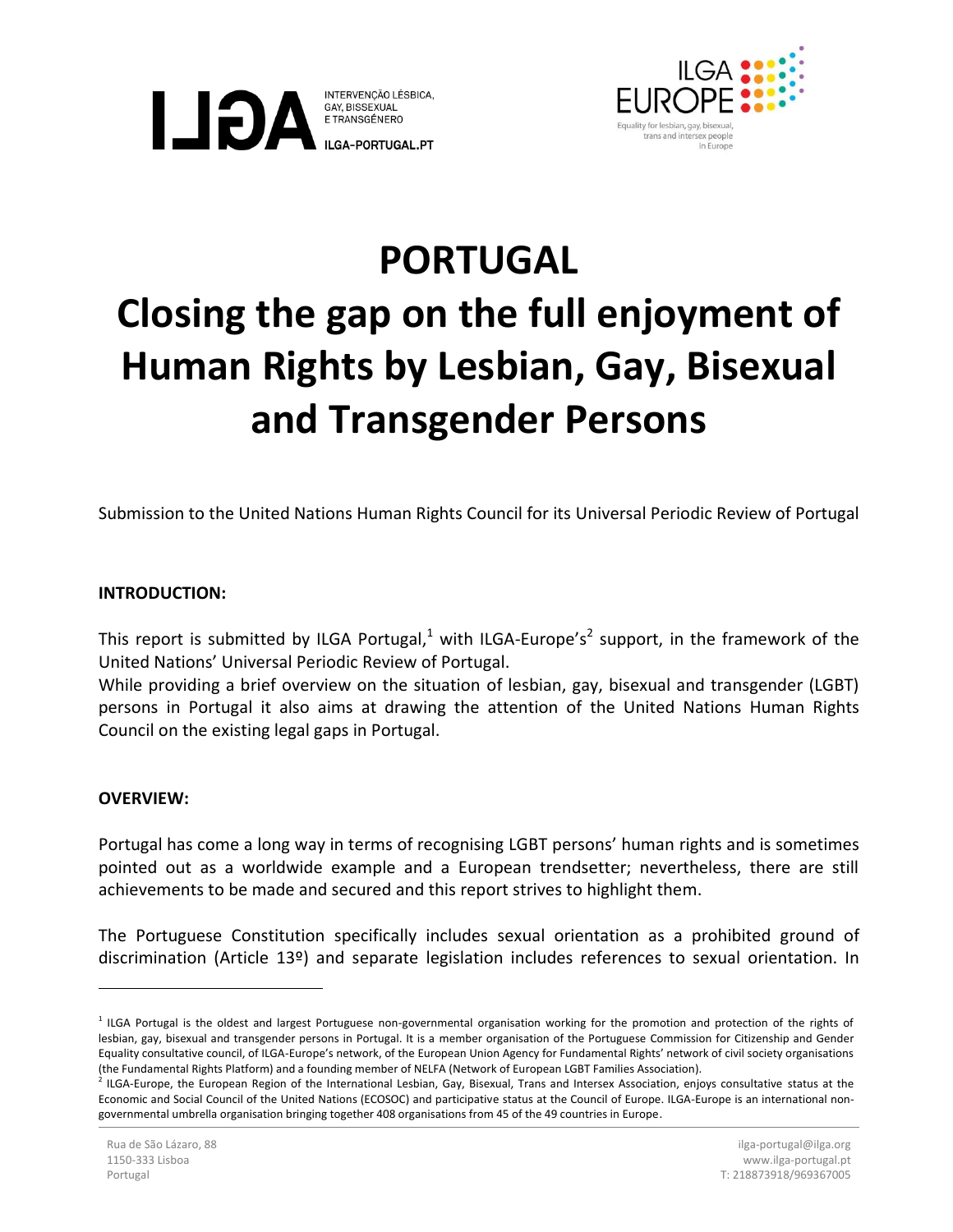



particular, the Criminal Code establishes increased penalties for hate-motivated crimes and hate speech (with the particularity that as of February 2013<sup>3</sup> the Criminal Code not only foresees expressly sexual orientation but also gender identity); and, some legal provisions in the areas of education and employment specifically address issues related to sexual orientation issues.

**However, there is no legal protection from discrimination in regards to goods and services, health and social security.**

**Furthermore, though the Criminal Code establishes increased penalties for bias-motivated crimes, the existing complaints registration mechanism does not record data on the specificity of the motivation (in this case, on the grounds of sexual orientation and gender identity). Hence, there is no official data collection on crimes committed against the LGBT community in Portugal, which is not consistent with existing, although non-binding commitments made by the government in international fora such as the OSCE (Ministerial Council Decision 9/09) and the Council of Europe [CM/Rec(2010)5].**

While same-sex marriage is possible in Portugal since 2010,<sup>4</sup> family law provisions are largely neutral as regards sexual orientation and silent as regards gender identity.

**The exception to the full enjoyment of the right to respect LGBT persons' private and family life is the access to assisted reproduction techniques, which are only legally available to married different-sex couples, and adoption rights, which are only possible for single persons, regardless of their sexual orientation, and to different-sex couples, excluding same-sex couples even if married. This restriction includes joint adoption and second-parent adoption.**

Recently, the judgment of the European Court of Human Rights (ECtHR) on the case *X and Others* v. *Austria<sup>5</sup>* expressly mentions Portugal as one of the European countries where the principle of nondiscrimination and the right to respect for private and family life are being violated as only same-sex couples are prohibited to access second-parent adoption. Accordingly, on March 2013 ILGA Portugal filed a class action, representing 10 same-sex families, against the Portuguese State demanding the recognition of the children's right to have their family legally recognised, as it has already been defined in existing ECtHR case-law.<sup>6</sup>

On 17 May 2013, the Portuguese Parliament approved, in general terms, a draft law on secondparent adoption but this legal diploma is still under discussion at the appropriate parliamentary committee. Therefore, in July the Council of Europe Commissioner for Human Rights sent a letter to the Parliament's Working Group on Second-Parent Adoption highlighting that need to bring the existing legal framework in line with international human rights standards and with the ECtHR

 $\overline{a}$ 

 $3$  Law n.º 19/2013, of 21 February, included gender identity in the Portuguese Criminal Code.

 $4$  Law n.º 9/2010, of 31 May, recognises civil marriage equality.

<sup>&</sup>lt;sup>5</sup> *X and Others v. Austria*, ECtHR, application no. 19010/07, decision issued on 19 February 2013.

A press release is available in English at: [http://www.ilga](http://www.ilga-europe.org/home/guide_europe/country_by_country/portugal/litigation_ilga_portugal_files_class_action_with_10_families_demanding_second_parent_adoption)[europe.org/home/guide\\_europe/country\\_by\\_country/portugal/litigation\\_ilga\\_portugal\\_files\\_class\\_action\\_with\\_10\\_families\\_demanding\\_second\\_pa](http://www.ilga-europe.org/home/guide_europe/country_by_country/portugal/litigation_ilga_portugal_files_class_action_with_10_families_demanding_second_parent_adoption) rent adoption (last consulted on 13 September 2013). The class action is available, in Portuguese only, at: [http://ilga](http://ilga-portugal.pt/ficheiros/pdfs/AcaoPopularsemids.pdf)[portugal.pt/ficheiros/pdfs/AcaoPopularsemids.pdf](http://ilga-portugal.pt/ficheiros/pdfs/AcaoPopularsemids.pdf) (last consulted on 13 September 2013).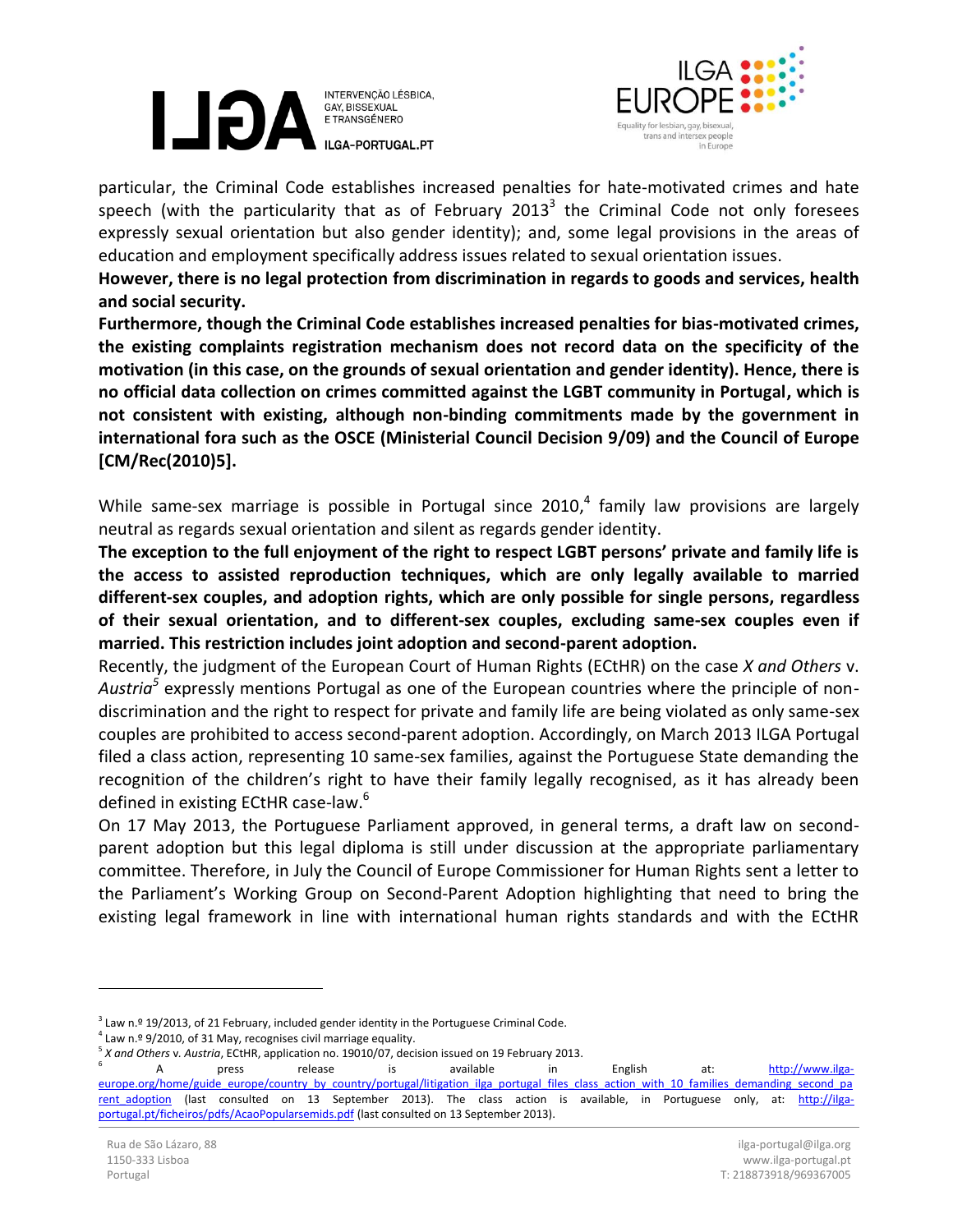



recent decision, thus enabling same-sex couples to exercise their parental rights free from discrimination.<sup>7</sup>

Law n.º 7/2011, of 15 March recognises the possibility for transgender persons, who possess a clinical diagnoses of gender identity, to alter their name and sex at the civil registry. By adopting specific legislation and solely requiring this diagnosis as a legal pre-requisite, this legal diploma is considered the most advanced legislation in Europe on this issue.

Notwithstanding, there are documented cases of distress caused by the Institute of Registries and Notaries (IRN), which has published a list of competent clinical professionals authorised to sign the diagnosis report.<sup>8</sup> This list clearly runs counter Law nº 7/2011's spirit, which was to facilitate the legal recognition of gender reassignment and where there is no mention of different types of professionals authorised or not to sign such reports.<sup>9</sup> Furthermore, there is no available information on expertise and specific training (especially surgical) of the clinical practitioners working in gender reassignment services.

ILGA Portugal's regular activities and documentation projects have systematically concluded that **Portuguese public officials and service providers lack awareness and specific training in issues of sexual orientation and gender identity.** Comprehensive codes of conduct, internal policies and programmes need to be adopted in order to sustain daily practice when dealing with such issues and to be tailored to take account of the particular circumstances and needs of LGBT people.

## **RECOMMENDATIONS:**

In light of the above, we commend Portugal to:

- 1. Adopt a comprehensive anti-discrimination law covering all areas of social and economic life and including the grounds of sexual orientation and gender identity;
- 2. Include gender identity as a prohibited ground for discrimination under Article  $13<sup>o</sup>$  of the Constitution;
- 3. Include references to sexual orientation and gender identity in specific scattered legislation (such as in health, access to housing, etc);
- 4. Amend existing family law provisions that restrict same-sex families' parenting rights;

 $\overline{a}$ 

<sup>&</sup>lt;sup>7</sup> The Commissioner's letter is available at: <http://ilga-portugal.pt/ficheiros/pdfs/cartaCEDH.pdf> (last consulted on 13 September 2013).

<sup>&</sup>lt;sup>8</sup> More information on this list is available, in Portuguese, at:<http://www.irn.mj.pt/sections/irn/doutrina/pareceres/civil/2011/p-c-c-29-2011-sjc-ct/> (last consulted on 1 August 2012).

More information on this issue is available, in Portuguese, at:<http://expresso.sapo.pt/transexuais-queixam-se-da-burocracia-do-irn=f712231> (last consulted 1 August 2012).